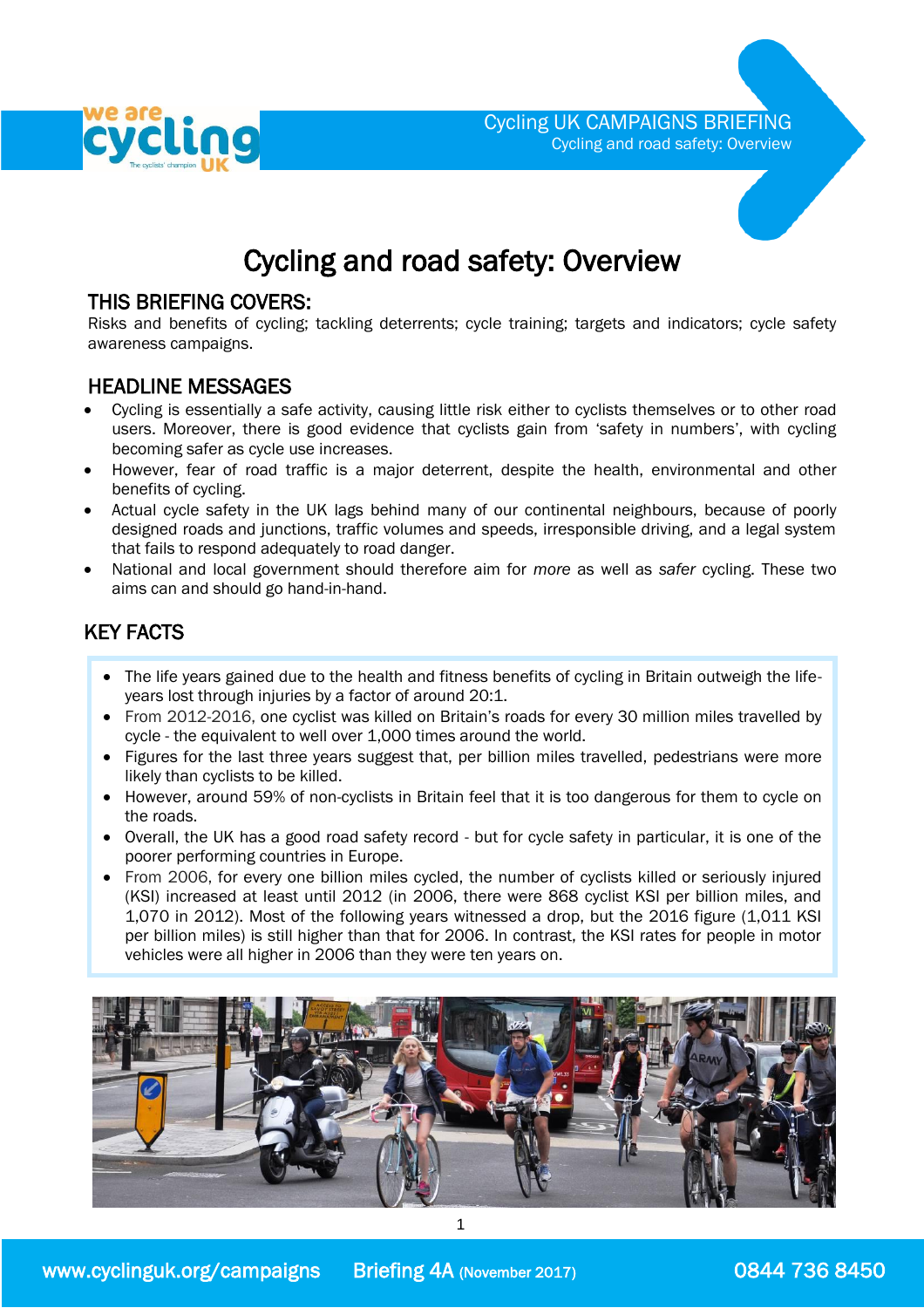

# Cycling UK CAMPAIGNS BRIEFING

Cycling and road safety: Overview

## Cycling UK VIEW

- Road safety strategies, nationally and locally, should recognise that:
	- o Cycling is a safe activity, posing little risk either to cyclists themselves or to other road users;
	- o The health benefits of cycling far outweigh the risks involved;
	- o Combined with good provision, cycling gets safer the more cyclists there are: the 'safety in numbers' effect;
	- o The aim of cycle safety policies and initiatives should be to encourage more as well as safer cycling, in order to maximise its health, environmental and other benefits, and to improve overall safety for all road users.
- Encouraging more as well as safer cycling involves tackling factors that deter cycle use. These include high traffic volumes and speeds; irresponsible driver behaviour; the unfriendly design of many roads and junctions; and lorries.
- The provision of cycle training to the national standard can also help people to cycle more, to ride more safely, and to feel safer and more confident while doing so. It can also help parents feel more confident about allowing their children to cycle.
- Increases in cyclist casualties may still mean cycle safety is improving if cycle use is increasing more steeply than cyclist casualties. Therefore, targets and indicators for the effectiveness of road safety strategies should adopt 'rate-based' measures for improvements in cycle safety, e.g. cycle casualties (or fatal and serious injuries) per million miles cycled, or per million trips. Simple casualty reduction targets should be avoided.
- 'Perception-based' indicators, which show whether public perceptions of cycle safety in a given area are getting better, can be used alongside 'rate-based' indicators, or as an interim substitute for the latter if necessary.
- Care should be taken to avoid cycle safety awareness campaigns that 'dangerise' cycling. These deter people from cycling or allowing their children to cycle, and are counter-productive because they erode the 'safety in numbers' effect, as well as undermining the wider health and other benefits.

## BACKGROUND INFORMATION

  $\overline{\phantom{a}}$  $\overline{\phantom{a}}$  $\overline{\phantom{a}}$ 

## 1. Road safety strategies and cycling: key elements

Cycling UK view: Road safety strategies, nationally and locally, should recognise that:

- Cycling is a safe activity, posing little risk either to cyclists themselves or to other road users;
- The health benefits of cycling far outweigh the risks involved;
- Combined with good provision, cycling gets safer the more cyclists there are: the 'safety in numbers' effect;
- The aim of cycle safety policies and initiatives should be to encourage more as well as safer cycling, in order to maximise its health, environmental and other benefits, and to improve overall safety for all road users.

Despite the UK's good overall record on road safety in terms of deaths per billion vehicle-km and per million inhabitants when compared with other EU countries, the European Transport Safety Council (ETSC) has identified the UK and the Netherlands as the EU countries with the slowest progress since 2010. <sup>1</sup> As far as cyclist fatalities are concerned, ETSC reports that the UK is also lagging behind, saying that from 2003-2013, out of 26 EU countries it studied: *"progress was slowest in the United Kingdom, Slovenia, Austria, Romania and Norway."* 2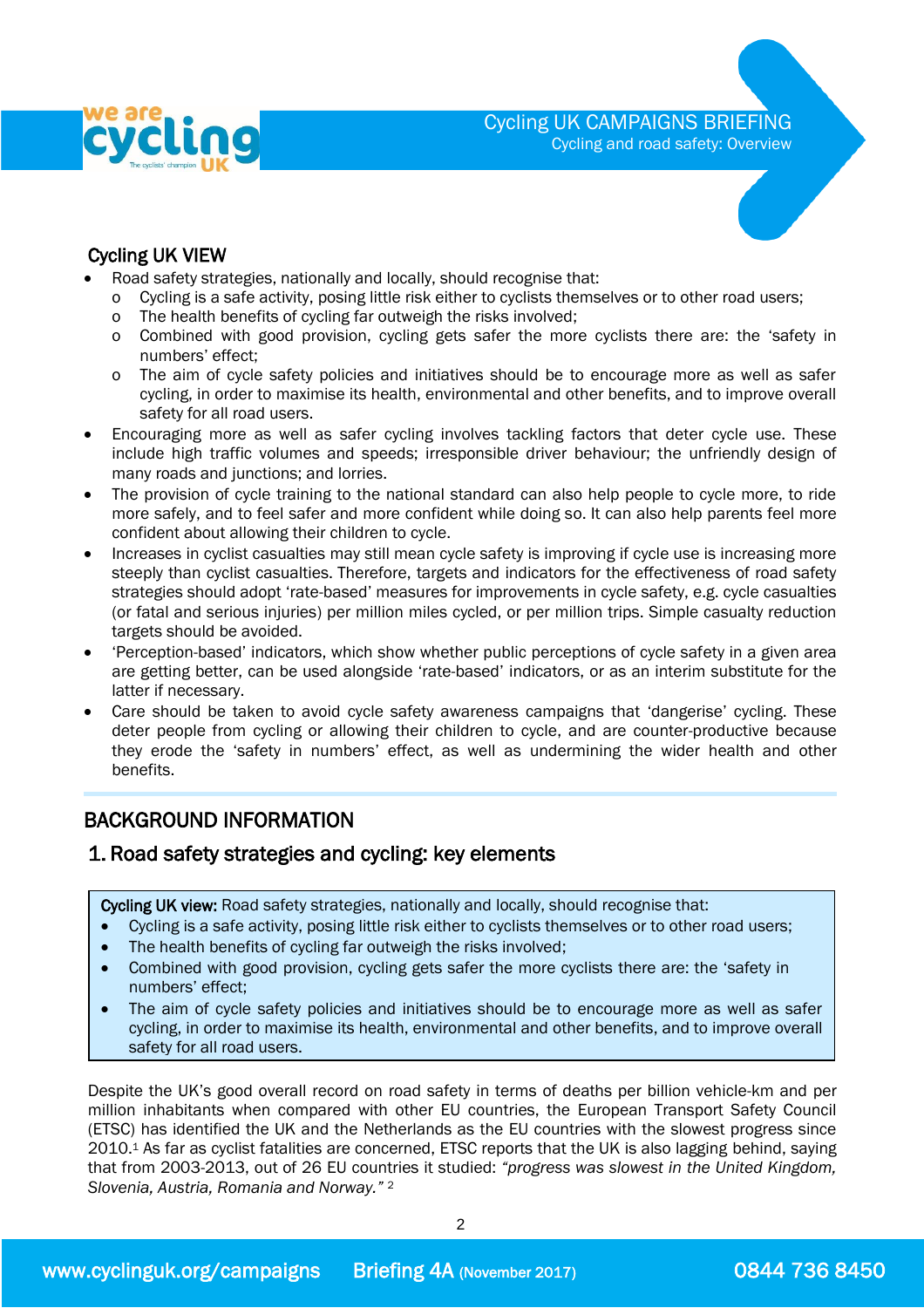

- From 2012 to 2016 (GB), about 1.7% of all trip stages by private transport were made by cycle, but cyclists represented over 6.2% of reported road fatalities and about 14.4% of serious injuries. 3,4
- With regard to cyclist fatalities, in statistical terms little has changed over the last few years. The 102 cyclists killed in 2016 is very similar to the level seen since 2008. 5
- From 2006, for every one billion miles cycled, the number of cyclists killed or seriously injured (KSI) increased at least until 2012 (in 2006, there were 868 cyclist KSI per billion miles, and 1,070 in 2012). Most of the following years witnessed a drop, but the 2016 figure (1,011 KSI per billion miles) is still higher than that for 2006. In contrast, the KSI rates for people in motor vehicles were all higher in 2006 than they were ten years on.<sup>6</sup>
- In 2016, around 59% of non-cyclists in Britain felt that it was too dangerous to cycle on the roads.<sup>7</sup>

#### a. Risk to other road users

Compared to motor vehicles, cyclists put others at negligible risk. Cycling is not responsible for emissions that lead to and exacerbate respiratory disease, and cyclists cause very few injuries to other road users. In Great Britain:

- From 2007 to 2016 (GB), the vast majority 98.6% of pedestrians killed or seriously injured (KSI) in collision with a vehicle were hit by a motor vehicle. 8
- In 2016, out of the 14,668 collisions involving a car and cycle, no car occupant died. Fifty cyclists were killed, however.<sup>9</sup>

For more on the low risks presented by cyclists, see: [www.cyclinguk.org/campaigning/views-and-briefings/cyclists-behaviour-and-law](http://www.cyclinguk.org/campaigning/views-and-briefings/cyclists-behaviour-and-law)

#### b. Risks v health benefits of cycling

Some people are concerned that the effect of promoting cycling puts people in danger because they believe that cycling is a high-risk pursuit. However:

- Cycling isn't a particularly high-risk activity: on average, over 2012-16:
	- o One cyclist was killed on Britain's roads for every 30 million miles travelled by cycle the equivalent to well over 1,000 times around the world; <sup>10</sup>
	- $\circ$  There were around 9.4 million cycle trips for every cyclist death;  $11$
	- o The general risk of injury of any severity whilst cycling was just 0.05 per 1,000 hours of cycling.<sup>12</sup>

Figures for the last three years suggest that, per billion miles travelled, pedestrians were more likely than cyclists to be killed.<sup>13</sup>

#### • The benefits of cycling far outweigh the risks:

A good deal of research has been carried out on cycling and health and all of it confirms that the activity is much more likely to be beneficial than harmful. Mayer Hillman's estimate from 1992, perhaps the most frequently quoted figure, suggested that the life years gained due to the health and fitness benefits of cycling in Britain outweighed the life-years lost through injuries by a factor of around 20:1.<sup>14</sup>

More recent studies which have, like Hillman's, omitted the effects of pollution, suggest that the health benefits outweigh the injury risks by between 13:1 and 415:1. Researchers who have accounted for pollution suggest that cyclists are probably less exposed than drivers and, in any case, the health benefits of cycling significantly outweigh the pollution disbenefit.

> For more on cycling and health, and on air pollution, see our briefings at: [www.cyclinguk.org/campaigning/views-and-briefings/air-quality](http://www.cyclinguk.org/campaigning/views-and-briefings/air-quality)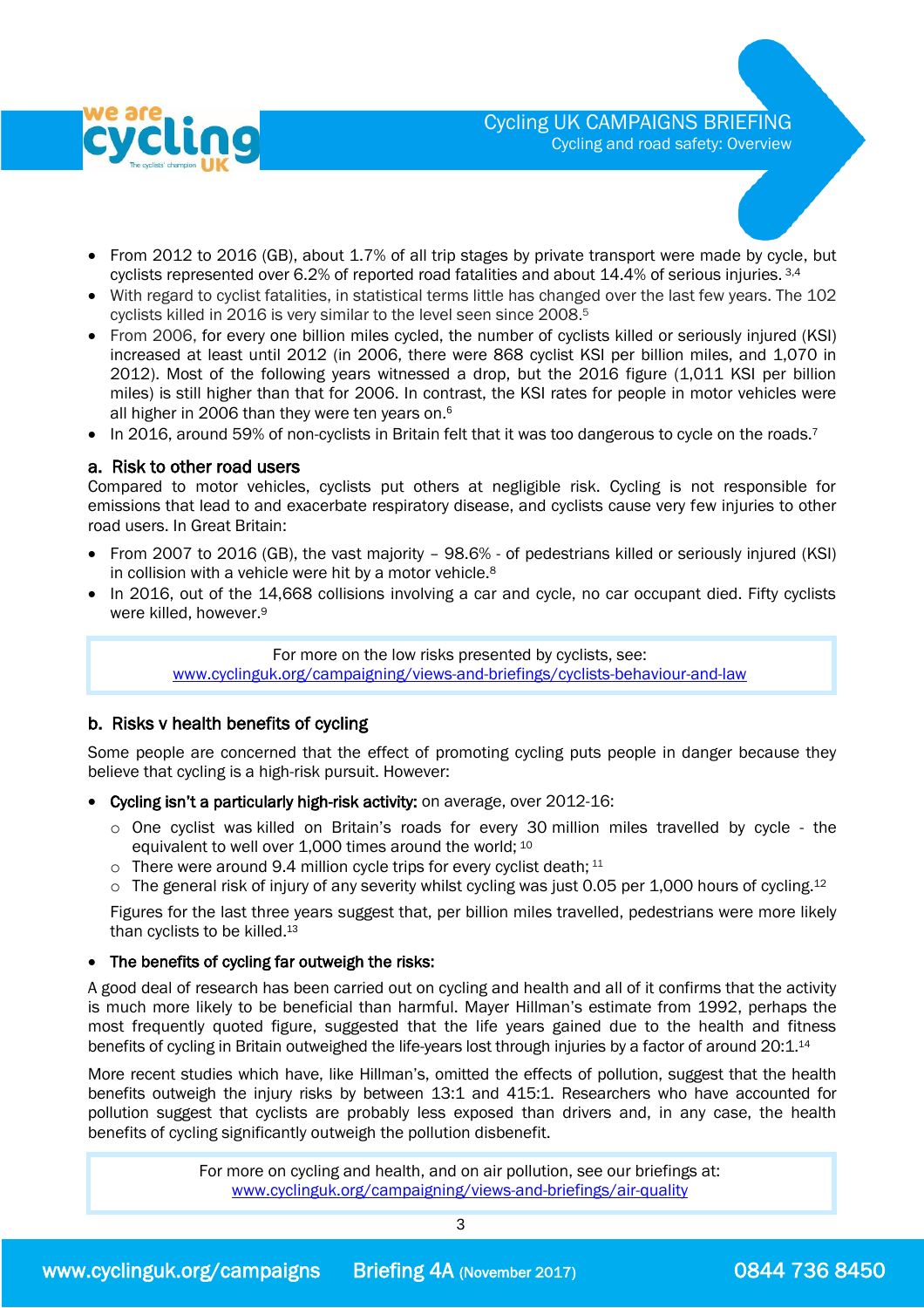

#### c. The 'safety in numbers' effect

A growing body of evidence suggests that cyclists gain from 'safety in numbers' i.e. as cycle use increases, the risk per mile cycled goes down.<sup>15</sup>

The causal mechanism for this has not been established, but it is likely that drivers grow more 'cycle aware' when there are more cyclists on the road. It may also be that increased cycle use means that a greater proportion of the driving population are also cycle users, with a better understanding of how to drive around cyclists safely - a phenomenon established by research.<sup>16</sup> Also, the effect is even stronger where conditions for cycling have improved, and/or traffic speeds reduced.

- The relative risk of cyclists having a serious incident in Copenhagen has reduced by 23% since 2006, matched by an increase in kilometres travelled of 22% on an average weekday (1.4 million km). Cyclists' feeling of safety has also increased by 43%.<sup>17</sup>
- As mentioned in section 1, the last few years have largely seen a decrease in the number of cyclists KSI per billion miles in Britain. This has been accompanied by an increase in cycling – the 3.5 billion vehicle miles cycled in 2016 represents a 23% increase on the estimated figure ten years before.<sup>18</sup>

For more on 'safety in numbers', see: [www.cyclinguk.org/campaign/safety-in-numbers](http://www.cyclinguk.org/campaign/safety-in-numbers) And *Safety in Numbers for Cyclists in England: Measuring the Effect* (RSA, 2016) <http://roadsafetyanalysis.org/2016/11/cycling-safety-in-numbers-research/>

## 2. Tackling the deterrents

j

Cycling UK view: Encouraging more as well as safer cycling involves tackling factors that deter cycle use. These include high traffic volumes and speeds; irresponsible driver behaviour; the unfriendly design of many roads and junctions; and lorries.

#### a. High traffic volumes and speeds

High volumes of motor traffic, coupled with drivers going too fast, is a major barrier to promoting cycling on British roads. This can be tackled by introducing properly enforced lower speed limits, especially 20 mph for residential and community streets. This contributes to a safer and more attractive environment for everyone, including cyclists.

#### b. Irresponsible driver behaviour

Educating drivers about the needs of cyclists, and penalising offenders effectively would help create a safer and more attractive environment for cycling and walking. In particular, the drink/drive limit should be lowered and hands-free mobile phones banned.

Also, better resourced traffic police and more of them, well-designed incident reporting systems and the commitment to investigate all collisions thoroughly (particularly those involving non-motorised users), would help address substandard driving. The Health and Safety Executive and other enforcement agencies with road safety responsibilities should prioritise these more highly, and be given the resources they need to do so.

For more on common driving offences, see: [www.cyclinguk.org/campaigning/views-and-briefings/common-driving-offences](http://www.cyclinguk.org/campaigning/views-and-briefings/common-driving-offences) For more on traffic policing, see: [www.cyclinguk.org/campaigning/views-and-briefings/traffic-police-and-other-enforcement-agencies](http://www.cyclinguk.org/campaigning/views-and-briefings/traffic-police-and-other-enforcement-agencies)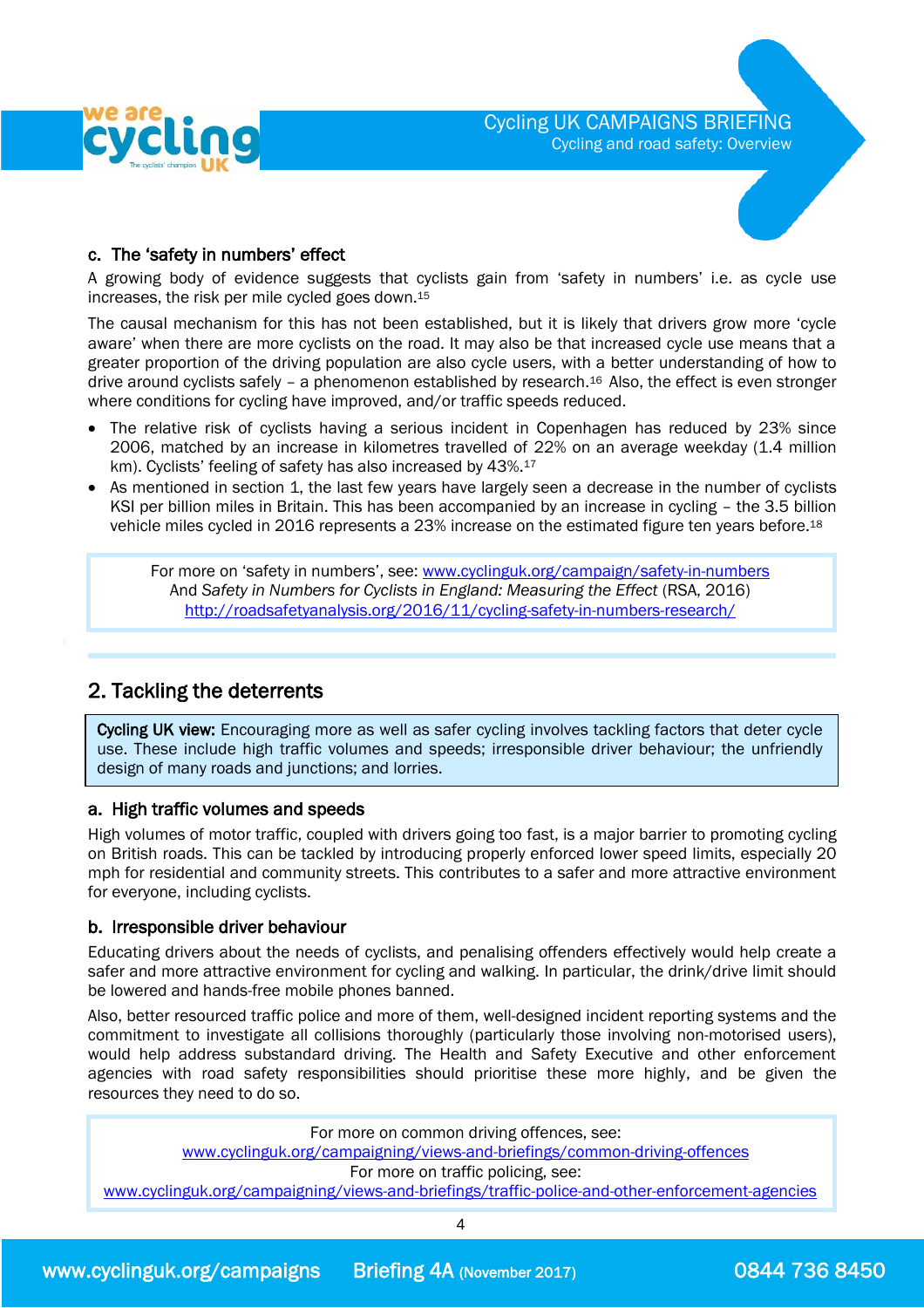



#### c. Unfriendly road design

People are put off cycling by poor road and junction layouts that cater primarily for motor traffic and ignore cyclists' needs. Badly thought out cycle 'facilities' and inconsistencies in quality only compound this. Cycling UK therefore believes that the DfT needs to produce nationally defined standards on highquality cycle-friendly planning and design, based on exemplary guidance already produced e.g. Transport for London's *Cycling Design Standards*<sup>19</sup> and the Welsh Government's standards drawn up in conjunction with the *Active Travel (Wales) Act*. <sup>20</sup> Both of these publications offer useful guidance that planners and engineers should be encouraged to follow in the meantime.

For more on cycle-friendly design and planning, see: [www.cyclinguk.org/campaigning/views-and-briefings/cycle-friendly-design-and-planning-overview](http://www.cyclinguk.org/campaigning/views-and-briefings/cycle-friendly-design-and-planning-overview)

#### d. Lorries

Despite accounting for just 3.6% of non-motorway motor traffic mileage on British roads, from 2012-16, heavy goods vehicles (HGVs) were involved in around 17.5% of cyclists' fatalities.<sup>21</sup>

 Cyclists' collisions with HGVs are far more likely to prove fatal than those involving cars: the cyclist is killed in about a fifth of serious injury cyclist/HGV collisions. This figure is around 2% for cyclists/cars. Equally, HGVs are involved in only about 1.4% of slight injuries to cyclists but, as mentioned, 17.5% of cyclists' fatalities.<sup>22</sup>

 Ways to tackle the problem include: maintaining and enforcing safe driving and vehicle standards; training and information for *both* cyclists and goods vehicle drivers; cycle-friendly vehicles; and road layout, routing and distribution strategies that minimise conflict.

For more on lorries, see: [www.cyclinguk.org/campaigning/views-and-briefings/goods-vehicles-lorries-hgvs-vans-etc](http://www.cyclinguk.org/campaigning/views-and-briefings/goods-vehicles-lorries-hgvs-vans-etc)

## 3. Cycle training

Cycling UK view: The provision of cycle training to the national standard can also help people to cycle more, to ride more safely, and to feel safer and more confident while doing so. It can also help parents feel more confident about allowing their children to cycle.

Unlike its predecessor 'Cycle Proficiency', the national standard cycle training progresses through three levels. Often branded as 'Bikeability', it starts by teaching basic control skills (typically learnt in the playground), then advances until learners have the confidence and ability to handle busy traffic and major junctions. It is therefore important to offer cycle training not just for children but also for teenagers as they gain independence and start making longer journeys. It is equally beneficial for adults wishing to rediscover cycling. [www.bikeability.org.uk](http://www.bikeability.org.uk/)

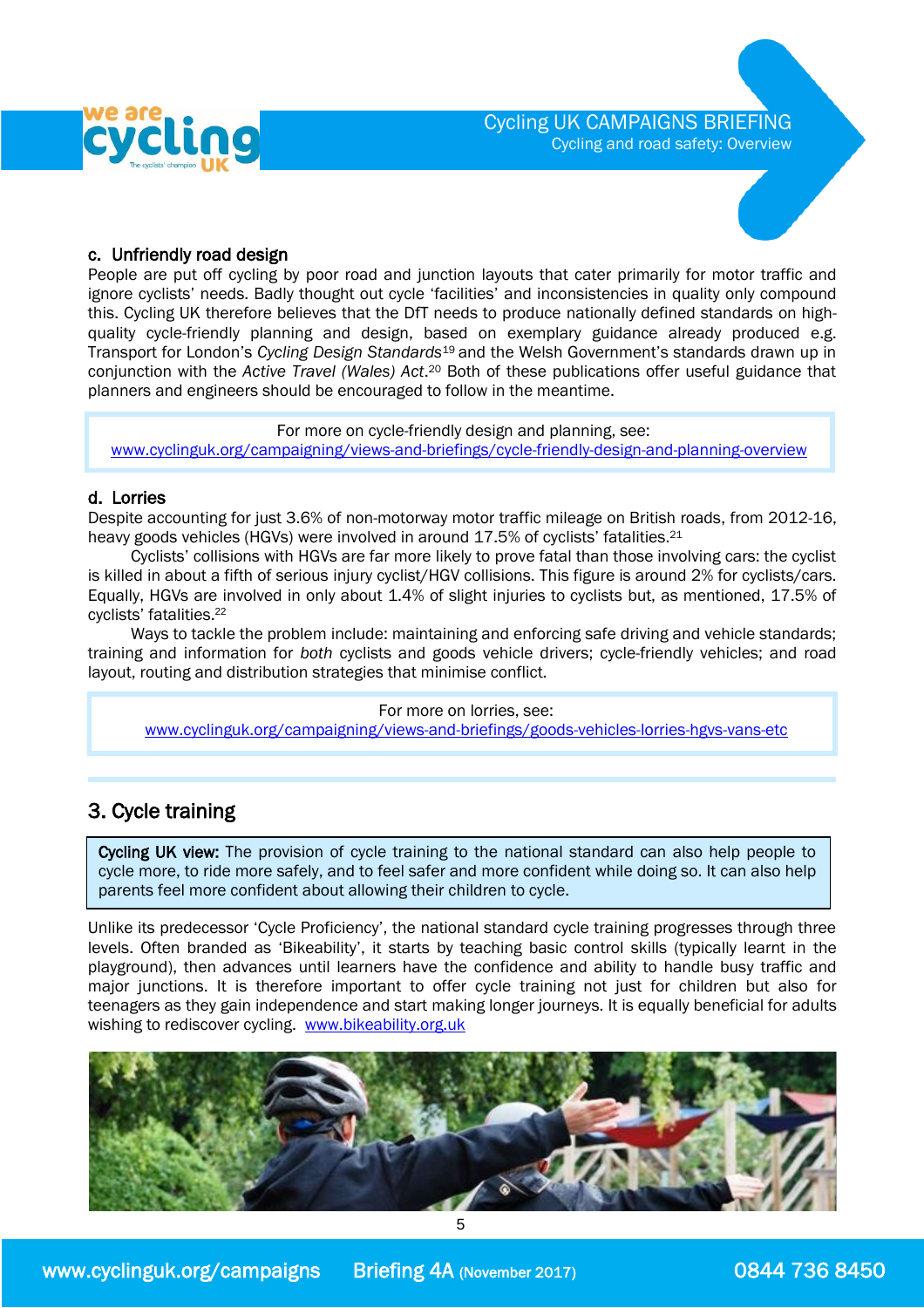

# 4. Targets and indicators

#### Cycling UK view:

 $\overline{a}$ 

j

- Increases in cyclist casualties may still mean cycle safety is improving if cycle use is increasing more steeply than cyclist casualties. Therefore targets and indicators for the effectiveness of road safety strategies should adopt 'rate-based' measures for improvements in cycle safety, e.g. cycle casualties (or fatal and serious injuries) per million km cycled, or per million trips. Simple casualty reduction targets should be avoided.
- 'Perception-based' indicators, which show whether public perceptions of cycle safety in a given area are getting better, can be used alongside 'rate-based' indicators, or as an interim substitute for the latter if necessary.

#### a. Rate-based targets/indicators

In the past, road safety professionals largely focused on reducing casualties in absolute terms, i.e. a drop in the *numbers* of people being killed or injured on the roads. This made some of them reluctant to encourage cycling on the basis that it could add to the casualty toll and make injury reduction targets difficult to meet. However, national policy is rightly to encourage *more* as well as *safer* cycling, so it is important to adopt targets and indicators that do not make professionals unwilling to increase cycle use – or, worse, that actually give them an incentive to discourage it.

The solution is to adopt 'rate-based' targets and indicators. They are a better means of judging whether road safety policies are succeeding because they reflect whether a road user's *exposure* to risk has increased or decreased. For instance, a target to halve the risk of serious and fatal cyclist and pedestrian casualties *per 100,000 km travelled* is preferable to an aim simply to reduce casualty numbers in absolute terms.

Although the *Government's Strategic Framework for Road Safety* (2011)<sup>23</sup> did not set targets (see 'Policy Background' below), its progress was monitored against indicators (at least until 2015), some of which are rate-based. These include the rate of pedal cyclist deaths per billion vehicle miles.<sup>24</sup>

Rate-based targets, however, are problematic to monitor at local level because of the difficulties involved in gathering reliable local data on cycle use. If local authorities do decide to set numeric targets, therefore, Cycling UK urges them to exclude pedestrians and cyclists from them.

#### b. Perception-based targets/indicators

Another good measure of success is whether the public thinks that cycle safety is improving in a given locality. Fortunately, this is something that the 2011 *Strategic Framework for Road Safety* also embraced. Perception-based indicators can serve as a useful complement to rate-based indicators, as they focus local authorities' attention on tackling the fears that deter people from walking and cycling, rather than on pursuing the sort of scary 'road safety education' campaigns that put people, especially children and their parents, off cycling (see below).

Another advantage is that perception-based indicators are easily monitored at the local level, as data can be collected through existing public perception surveys (e.g. on public transport travel). Local authorities who do not have the ability to monitor cycle use in their area can still establish perceptionbased indicators, whilst developing the capacity to adopt rate-based indicators.

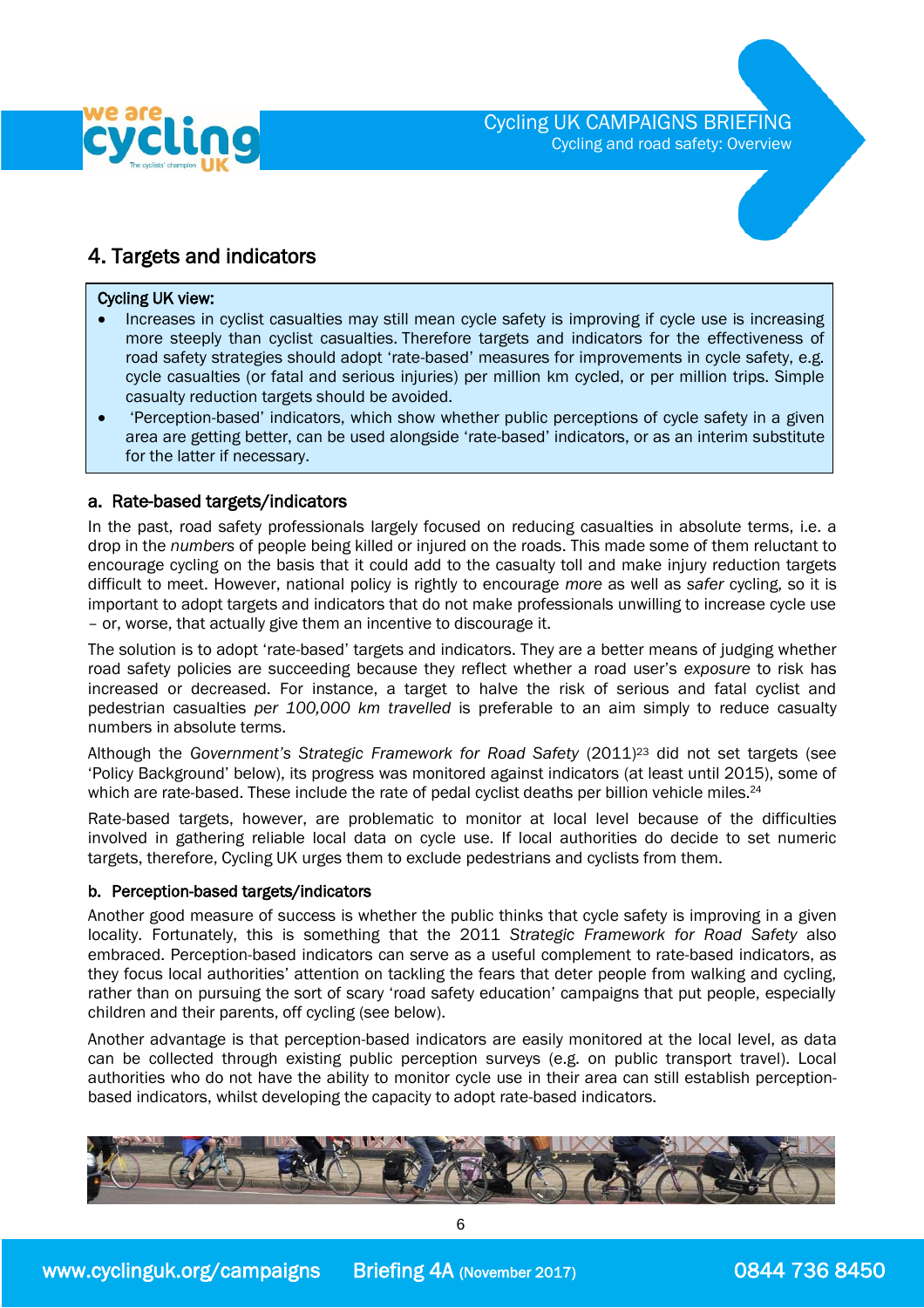

## 5. Cycle safety awareness campaigns

Cycling UK view: Care should be taken to avoid cycle safety awareness campaigns that 'dangerise' cycling. These deter people from cycling or allowing their children to cycle and are counter-productive because they erode the 'safety in numbers' effect, as well as undermining the wider health and other benefits.

While it is important to ensure that motorists and cyclists are properly informed about how to travel safely, both for their own and others' sake, making cycling look dangerous not only misrepresents the activity (see 1b), but may also adversely impact on cycle safety. As mentioned, there is good evidence that the more cycling there is, the safer cycling becomes. Conversely, campaigns that deter cycle use may undermine the 'safety in numbers' benefits for those who keep cycling (1c).

For more on awareness campaigns, see [www.cyclinguk.org/campaigning/views-and-briefings/cycle-awareness-campaigns-for-drivers](http://www.cyclinguk.org/campaigning/views-and-briefings/cycle-awareness-campaigns-for-drivers)

## POLICY BACKGROUND

Ĩ

#### Strategic Framework for Road Safety (May 2011)

National action on road safety is outlined in the Government's road safety strategies, published at intervals. The latest is the *Strategic Framework for Road Safety*, based on the consultation draft *A Safer Way*. This covers the whole of Great Britain, although there are different approaches to road safety in Wales, Scotland, and England.<sup>25</sup> Key points for the whole of Great Britain are:

- No targets despite strong calls from everyone involved in road safety.
- Indicators: Instead, the Government opted to measure not only the numbers of people killed or seriously injured (KSI) for different transport modes, but also the KSI rates per billion miles travelled. It also uses an indicator for public perceptions of the safety of walking and cycling (see section 4 above).
- Speed limits/street design: The Strategy promised a framework to help councils take account of all the relevant factors when setting local speed limits - including health, environmental and the community severance effects of higher speed roads, as well as economic factors. However, it fell a long way short of encouraging local authorities to regard 20 mph as the norm for most urban streets. Moreover, there is very little on encouraging authorities to adopt safer, more pedestrian-and-cyclist friendly street designs.
- FPNs for careless driving: One of the Strategy's headline proposals was to allow the police hand out fixed penalty notices (FPNs) for 'careless' driving offences, whilst encouraging the courts to make stronger use of their powers to confiscate and crush vehicles owned by those who persist in driving recklessly. The stated aim was to 'nudge' the generally law-abiding but occasionally careless driver into improving their behaviour, while freeing up the courts and police to devote their scarce resources to tackling the really serious offenders. FPNs for 'careless driving' were introduced in 2013.
- Traffic policing: The Strategy failed to promise any increased resource for road traffic policing. Funding decisions, it decided, should be taken locally in response to local priorities and with accountability to local communities. However, it is hard to see how local communities can take those decisions sensibly when the funds are lacking in the first place.
- Lorries: The Strategy made a commitment to reducing the risks of lorry drivers failing to see pedestrians and cyclists.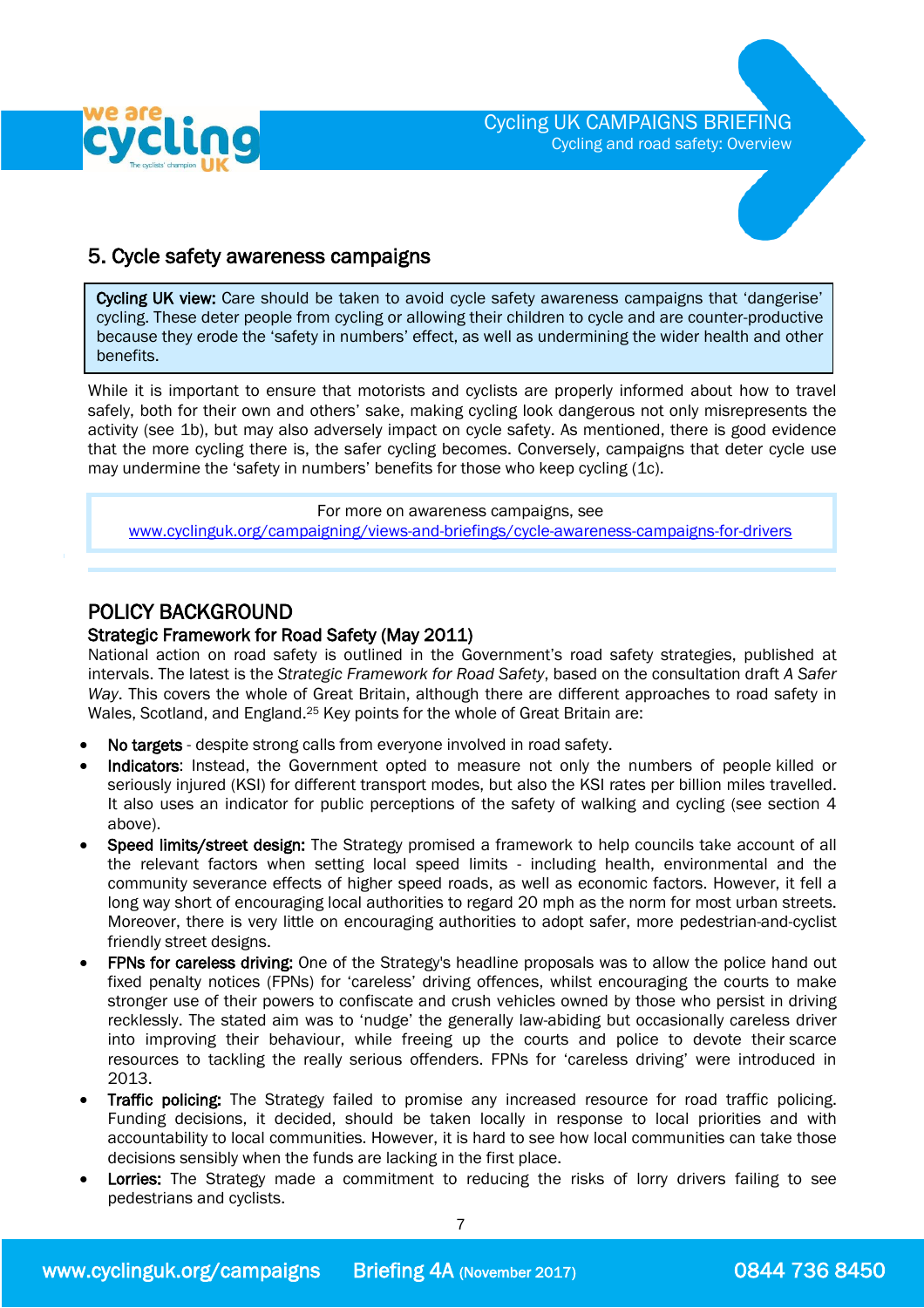

 $\overline{a}$ 

## Cycling UK CAMPAIGNS BRIEFING

Cycling and road safety: Overview



#### FURTHER READING & WEBSITES

- Cycling UK's briefings on safe drivers and vehicles: [www.cyclinguk.org/campaigns/briefings](http://www.cyclinguk.org/campaigns/briefings)
- *Focus on Pedal Cyclists*, DfT (analysis of road casualty figures for 2013). [www.gov.uk/government/uploads/system/uploads/attachment\\_data/file/358042/rrcgb2013-02.pdf](http://www.gov.uk/government/uploads/system/uploads/attachment_data/file/358042/rrcgb2013-02.pdf)
- *Strategic Framework for Road Safety* (plus progress updates), DfT [www.gov.uk/government/publications/strategic-framework-for-road-safety](http://www.gov.uk/government/publications/strategic-framework-for-road-safety)
- [www.pacts.org.uk/](http://www.pacts.org.uk/) The Parliamentary Advisory Council for Transport Safety
- [www.roadpeace.org](http://www.roadpeace.org/) National charity for road crash victims
- *Comparative fatality risk for different travel modes by age, sex, and deprivation* by Malcolm Wardlaw *et al*. [www.sciencedirect.com/science/article/pii/S2214140517301457?via%3Dihub](http://www.sciencedirect.com/science/article/pii/S2214140517301457?via%3Dihub)

- [http://etsc.eu/wp-content/uploads/etsc\\_pin\\_flash\\_29\\_walking\\_cycling\\_safer.pdf](http://etsc.eu/wp-content/uploads/etsc_pin_flash_29_walking_cycling_safer.pdf)
- <sup>3</sup> DfT. *National Travel Survey: 2016.* Table 0304. July 2017

[www.gov.uk/government/collections/national-travel-survey-statistics](http://www.gov.uk/government/collections/national-travel-survey-statistics) Note: until 2014, the NTS covered all of GB, but thereafter England only. However, trip rates for GB as a whole and England in particular are similar.

<sup>4</sup> DfT. *Reported Road Casualties Great Britain: 2016*. Sept 2017. Table RAS30001. DfT defines 'serious' injuries as: *"… an injury for which a person is detained in hospital as an "in-patient", or any of the following injuries whether or not they are detained in hospital: fractures, concussion, internal injuries, crushings, burns (excluding friction burns), severe cuts, severe general shock requiring medical treatment and injuries causing death 30 or more days after the accident."* <sup>5</sup> See commentary in DfT's *Reported Road Casualties Great Britain (RRCGB) 2016.* Sept 2017.

[https://www.gov.uk/government/uploads/system/uploads/attachment\\_data/file/648081/rrcgb2016-01.pdf](https://www.gov.uk/government/uploads/system/uploads/attachment_data/file/648081/rrcgb2016-01.pdf)

<sup>6</sup> DfT. *Reported Road Casualties Great Britain 2016*. Sept 2017. Table RAS30013.

- [www.gov.uk/government/collections/road-accidents-and-safety-statistics](http://www.gov.uk/government/collections/road-accidents-and-safety-statistics)
- <sup>7</sup> DfT. *British Social Attitudes Survey 2016: Public attitudes towards transport*. August 2017.

<sup>8</sup> DfT. *Reported Road Casualties Great Britain: 2016.* Sept 2017. Table RAS40004 (link above). <sup>9</sup> DfT. *Reported Road Casualties Great Britain: 2016*. Sept 2017. Table RAS40004 (link above).

<sup>10</sup> Calculation based on billion vehicle miles travelled by pedal cycle per year, (= 3.28bn averaged over 5 years, 2012-16), and number of cyclist fatalities per year (= 108 averaged over the same period). Figures from the DfT (road traffic stats, Table TRA0401; and road accidents and safety stats, Table RAS30001), www.gov.uk/government/organisations/department-for-transport/about/statistic <sup>11</sup> Calculation based on: GB population estimates [\(www.ons.gov.uk\)](http://www.ons.gov.uk/); average number of cycle trips per person per year (DfT *National Travel Survey*, Table NTS0409 = 16.2 [https://www.gov.uk/government/collections/national-travel-survey-statistics\)](https://www.gov.uk/government/collections/national-travel-survey-statistics); average number of cyclist fatalities pear year = 108 (DfT GB *Reported Road Casualties* annual report, Table RAS30001 (link above)). <sup>12</sup> Calculation based on: average time spent cycling per person per year = 6 hours (DfT National Travel Survey, Table NTS0310, link above). GB population estimates [\(www.ons.gov.uk\)](http://www.ons.gov.uk/); average number of reported cyclist injuries per year = 19,427 reported injuries (all severities) to cyclists per year (DfT GB *Reported Road Casualties* annual report, Table RAS30001 (link above)). <sup>13</sup> DfT. *Reported Road Casualties Great Britain: 2016*. Sept 2017. Table RAS30070 (link above).

<sup>14</sup> Hillman M, *Cycling and the promotion of health*. Policy Studies vol. 14 pp49-58, 1993.

<sup>15</sup> Jacobsen P. *Safety in numbers: more walkers and bicyclists, safer walking and bicycling*. Injury Prevention vol. 9 pp205-209, 2003. [http://ip.bmj.com/cgi/reprint/9/3/205\)](http://ip.bmj.com/cgi/reprint/9/3/205).

16 For instance, an academic study, Mechanisms underlying cognitive conspicuity in the detection of cyclists by car drivers (July 2017), found that *"Cyclist-motorists had fewer collisions with cyclists and detected them at a greater distance."*  <http://www.sciencedirect.com/science/article/pii/S0001457517301343?via%3Dihub> / TRL research published in 2003 found that: "Whether a respondent cycled or not, not surprisingly, had an important effect on responses and attitudes. Those who were cyclists were in the favourable position of being able to see things from both the cyclist's and the driver's point of view […] those drivers who cycled did have greater insight than other drivers did in some aspects. For example, they, not surprisingly, tended to know more about cycling facilities and how they operated. When looking at the scenarios, they could rely more on personal experience and talk about how they had reacted in real life. They could identify with such issues, as they knew that they were more commonplace than other non-cycling drivers thought (such as being 'cut-up' by a motor vehicle)." Reid, S et al, TRL. *Drivers' Perceptions of Cyclists*. 2003[. www.trl.co.uk](http://www.trl.co.uk/) (search for title in 'reports and publications'). See also:

<sup>17</sup> Cycling Embassy of Denmark. *New figures on cycling in Copenhagen break the record.* 1/6/2017.

www.cycling-embassy.dk/2017/06/01/new-figures-cycling-copenhagen-break-record/

<sup>18</sup> DfT. *Road Traffic Estimates: Great Britain: 2016*. Sept. 2017.

[www.gov.uk/government/uploads/system/uploads/attachment\\_data/file/611304/annual-road-traffic-estimates-2016.pdf](http://www.gov.uk/government/uploads/system/uploads/attachment_data/file/611304/annual-road-traffic-estimates-2016.pdf)<br>.

<sup>1</sup> ETSC. *Ranking EU Progress on Road Safety: 10th Road Safety Performance Index Report*. June 2017. [http://etsc.eu/wp-content/uploads/PIN\\_ANNUAL\\_REPORT\\_2017-final.pdf](http://etsc.eu/wp-content/uploads/PIN_ANNUAL_REPORT_2017-final.pdf)

<sup>2</sup> ETSC. *Making Walking and Cycling on Europe's Roads Safer.* PIN Flash Report 29. June 2015.

[https://www.gov.uk/government/uploads/system/uploads/attachment\\_data/file/640297/british-social-attitudes-survey-2016.pdf](https://www.gov.uk/government/uploads/system/uploads/attachment_data/file/640297/british-social-attitudes-survey-2016.pdf)